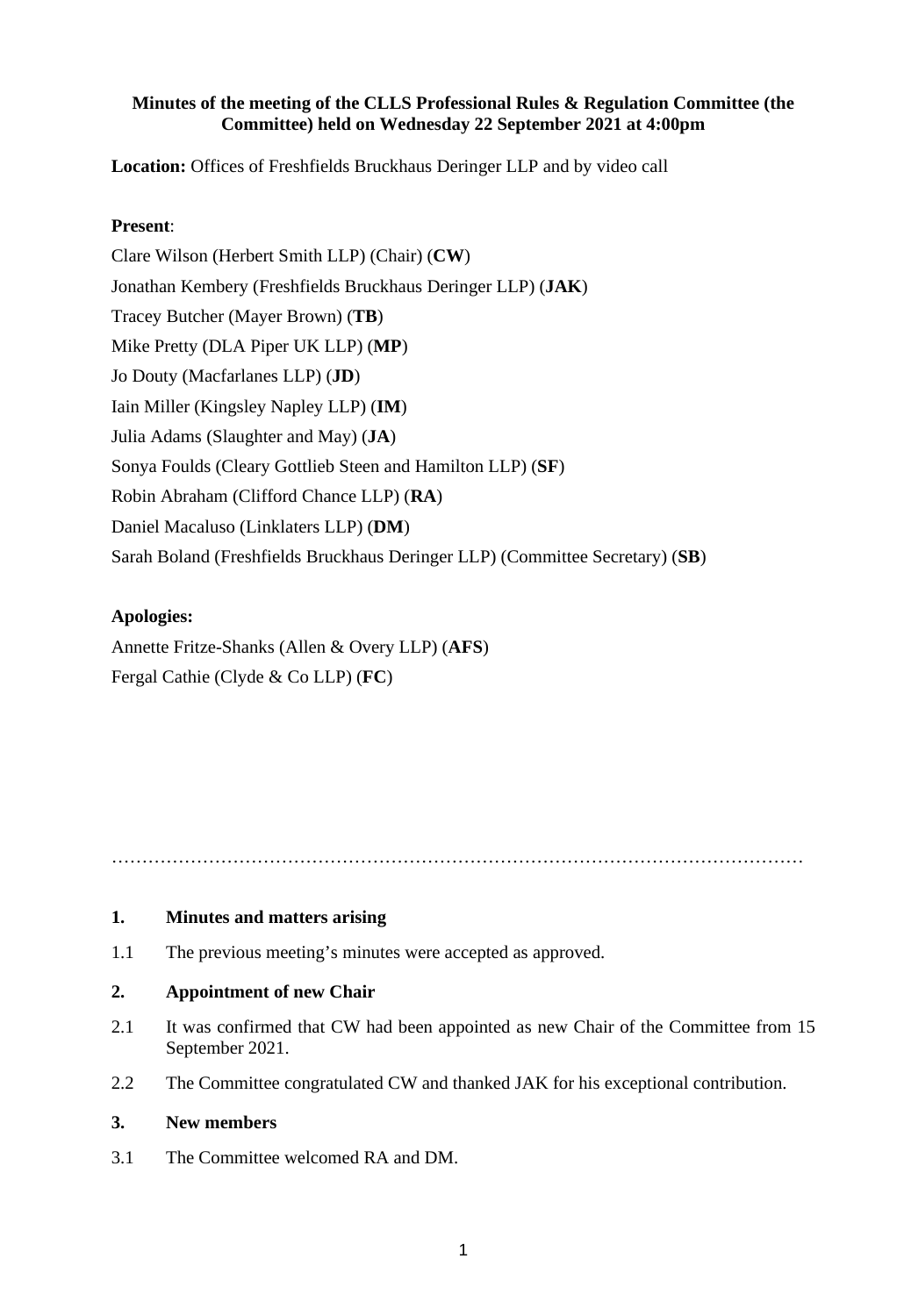## **4. Solicitors Indemnity Fund (SIF)**

- 4.1 JAK summarised that the SIF had been closed to new claims since 2000 but there had been sums remaining in the SIF to provide support to solicitors in respect of closed practices beyond the end of the period for which they were ordinarily insured. There was a six year run off period for usual insurance and the SIF provided help for retired lawyers facing claims which could extend to more than six years after their practices closed.
- 4.2 The SIF had worked very well but the sums remaining in it were now running out. The question was therefore whether it should continue and, if so, how it should be funded. The Law Society was keen for it to be funded by way of a levy on the profession. The SRA was considering options.
- 4.3 A virtual meeting of the SIF working group was taking place on 23 September 2021.
- 4.4 ACTION: CW to report back to the Committee any update at the next meeting.

#### **5. SQE/QWE**

5.1 CW confirmed that the working group had been established with a mixture of representatives from the Committee and the Training Committee of the CLLS. A draft note had been produced to be sent to the SRA for additional guidance.

#### **6. Lateral hire guidance**

6.1 JAK confirmed that there was still some work to be done finalising the guidance.

#### **7. Authorisation of Individuals Regulations**

- 7.1 JA reflected the fact that the 'friends and family' exception for giving advice in a personal capacity appeared to have been removed. In other words, the exception for requiring insurance when solicitors gave advice in certain circumstances outside their ordinary work had been removed. This gave rise to a question of what the notification requirements to the SRA now were for, for example, individuals acting 'pro bono' or swearing statutory declarations outside of their ordinary work .
- 7.2 ACTION: JA to invite the SRA to confirm whether the removal of the exception was an unintended error.

#### **8. Economic crime levy**

- 8.1 JAK confirmed that there was a meeting of the CLLS and The City UK on 27 September 2021.
- 8.2 ACTION: members of the Committee to pass any points to JAK they would like raised at the meeting.

#### **9. Legal Services Board (LSB)**

- 9.1 CW confirmed that the next meeting of the LSB was due to take place on 13 October 2021 considering what continuing competence might comprise in the future.
- 9.2 ACTION: CW to invite a member of the Committee to attend the LSB meeting on 13 October.